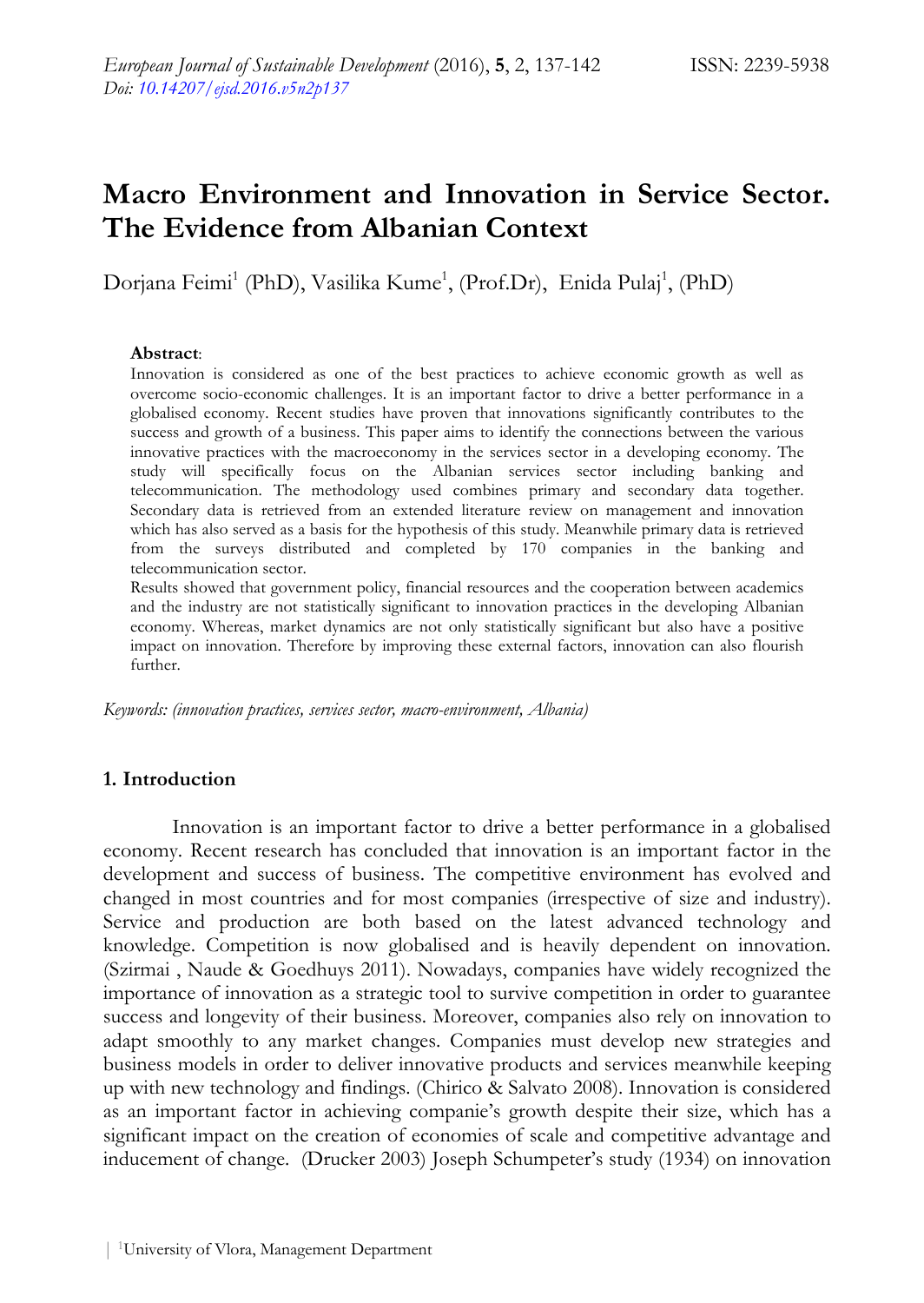focused on the production industry and intensive patenting in developed economies. Market and economy revolutions have induced massive changes that have clearly demonstrated the importance of innovation. (Hjalager 2010). Hertog (2010) suggests that these arise as a result of market reforms and more investment which collectively offer more growth opportunities for companies. This paper aims to identify the connections between the various innovative practices with the macroeconomy in the services sector in a developing economy. Consequently the research question is "What factors of the macro environment affect innovation practices?". The study will specifically focus on the Albanian services sector including banking and telecommunication.

#### **2. Literature Review**

Macro-environmental factors are the external factors that can directly affect the firm attitude towards innovation, by stimulating or hindering its activities in innovation (Avlonitis & Gounaris 1999). Macro environment is seen as a four-dimensional structure, represented by: government supported, financial resources, academic-industrial cooperation, and market dynamics. Literature however, is not well integrated to explain the environmental factors that affect the growth of innovation in higher levels. It includes national and regional systems of innovation and ecosystems (Teece 2010). Nelson (1993) also argues that national and regional ecosystems in support of innovation business should be clearly defined. These ecosystems are expressed at NIS (National Innovation System) that depend on the policies and guidelines, ranging from "taxes, direct subsidies, public education and training facilities, research and development institutions, infrastructure, regulations for financial support, standards for public procurement "(Gregersen, 1992, p.144). While firm-level innovation depends on the government, legal system, talent and skills of individuals, research and educational institutions, financial institutions, domestic market, suppliers and the presence of firms in similar industries (Teece 2010). The firm is considered to be a crucial component of the innovation system. Also, innovative system components are public agencies, financial institutions, educational institutions and research (OECD 1999). This is one of the reasons why the system of services is taken as the theme for this study. However, the study of the national system of innovation and innovative capacity can provide a better understanding of access to resources and competences of the external environment in order to bring innovation to the firm. Further, the structure, competition and market dynamics play an important role in determining the innovation at the company level (Broome 2007; Teece 2010). National innovation system is not one of its strengths, such as government agencies and non-governmental organizations in the Albanian market, to generate a business model that promotes innovation, although research in recent years have reached the conclusion that innovation is considered to be an important engine of economic performance and its growth in the future. Factors that lead to innovation are considered critical for policymakers in Albania. A government can support research projects to "create technological environments with multiple sources of new technology by encouraging new businesses" (Teece, 2010, p.688). Walters, Kadragic, and Walters (2006) argue that the role of education is the key to improve the capacity building of knowledge, innovation, and strengthen academic-industrial cooperation for socio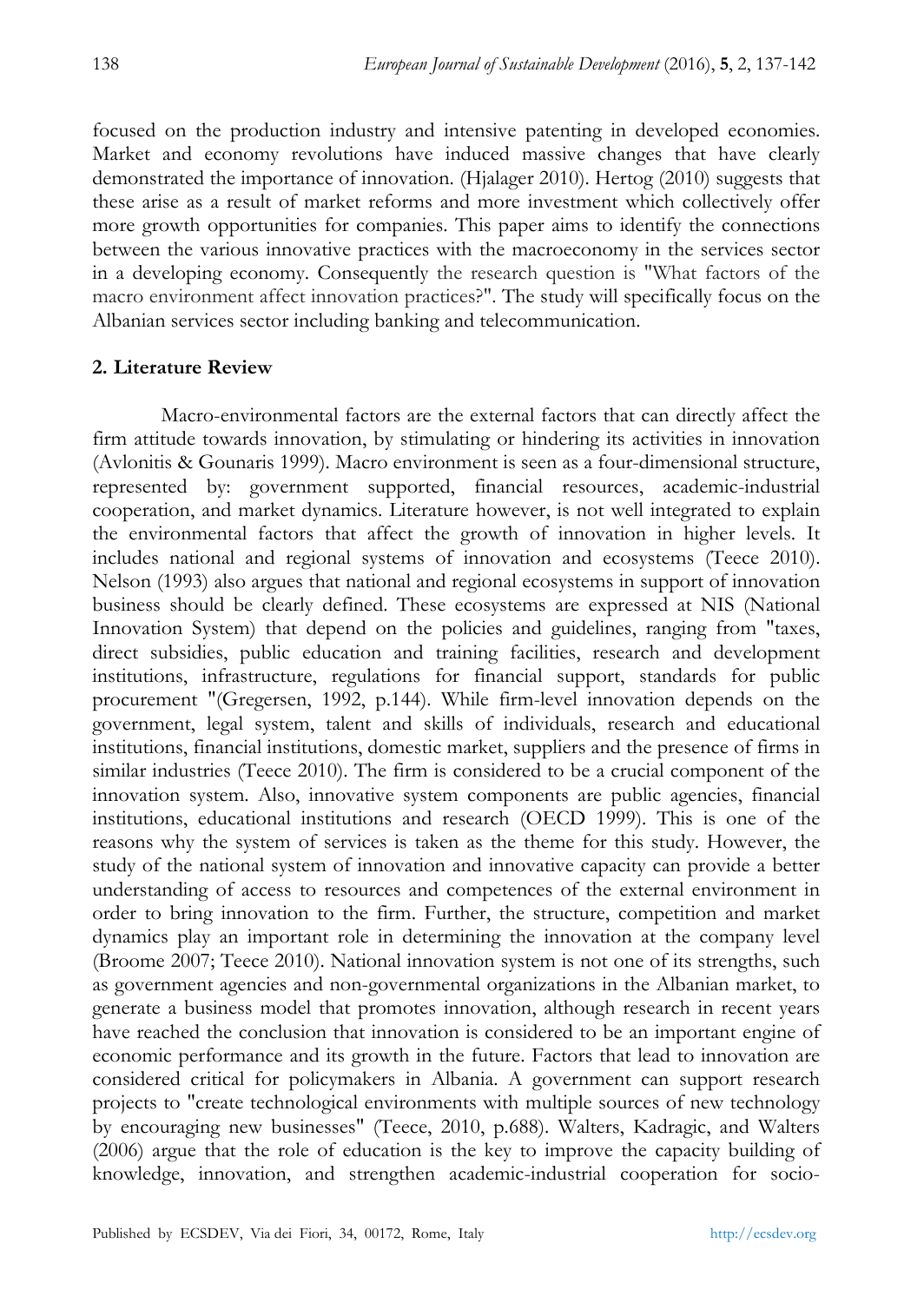economic development. Studies have shown that the dynamics of the market, interaction and competition, is also an important factor of external environment. The nature of the market and competition interactions can affect the innovative ability of the company to adapt to the local market and its competition (Martinez Romano, Gamero & Tamayo 2011). Given the discussion above, the macro environmental factors that will be analyzed in this study are: government support, financial resources, academic-industrial cooperation, and market dynamics.

## **3. Methodology and hypotheses**

According to the purpose of this study there are following the qualitative and quantitative methods. The study is based on a sample of 170 companies of the telecommunications industry and the banks. This sample of 170 owners / managers of banking and telecommunications industry is taken from the database of the Bank of Albania and Authority of Electronic and Postal Communications (EPCA). The study used a cross-sectorial approach and a structured questionnaire, self-administered study and data collection. Drawing on an extensive literature review of the management of business and innovation, the study builds conceptual model and assumptions. The questionnaire was developed over a period of six months, where the questions used to measure variables in the questionnaire initial study are based on a wide review of relevant literature and discussions in pilot group of individuals (ie including owners /managers companies and academic researchers). The data obtained from the questionnaires to investigate the proposed hypothesis are empirically tested using multiple linear regression.

The hypotheses based on relationship between the macro environment and innovations is:

H1: Government supported, financial resource, academia-industry collaboration and market dynamics have a significant positive effect on the service sector's innovation practices.

## **4. Results and discussion**

To test this hypotheses and answering the research question presented above is used multiple analysis regression.

 $\hat{Y} = \beta 0 + \beta 1 X 1 + \beta 2 X 2 + \dots + \beta n X i, n + \varepsilon i$ 

To determine which of the factors affecting the innovation practices, we realized the analysis of multiple regression, where in this case as the dependent variable practice innovation and independent variable have: government supported, collaborations of academic-industrial, financial resources and market dynamics. Initially conducted descriptive statistics of independent variables. It used the Linker's scale to measure these variables  $1 =$  "Not at all agree" to  $7 =$  "strongly agree". These descriptive statistics is shown in table below. As shown by the following data (Table 1), say that the higher the value the higher is the interest to use these factors.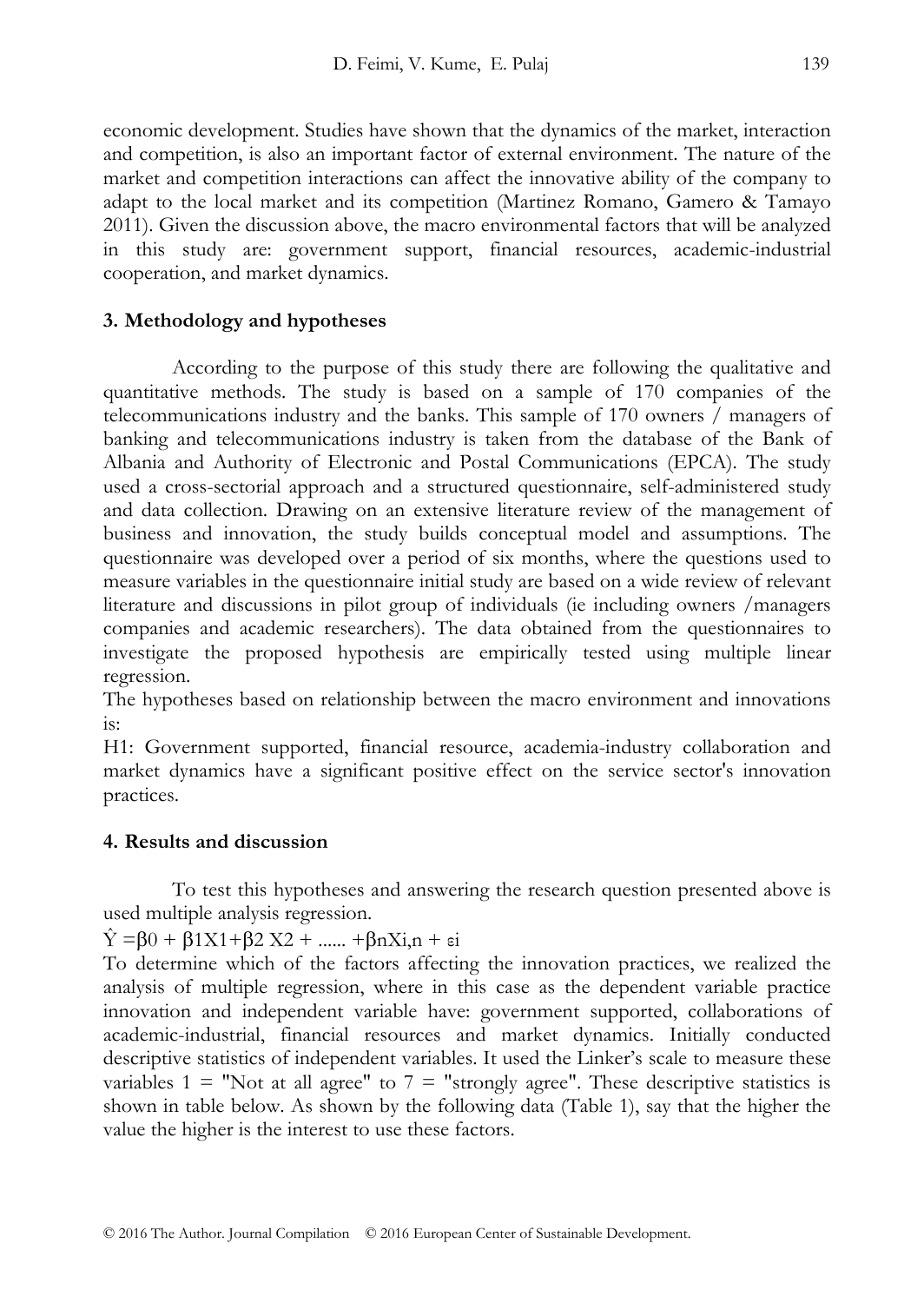| Variablat                       | Min  | Max  | Mes    | Std.Dev |
|---------------------------------|------|------|--------|---------|
| Government supported            | 1.00 | 7.00 | 3.0132 | 1.73774 |
| Financial resource              | 2.00 | 7.00 | 4.3333 | 1.23135 |
| Academia-industry collaboration | 2.00 | 7.00 | 5.2588 | 1.15833 |
| Market dynamics                 | 2.00 | 7.00 | 6.0702 | 1.09479 |

**Table 1** Descriptive statistics for the variables under consideration\*

*Note: \* Indipendent variable of makro environmental* 

In the case of analysis regression, an important element is the uses of the correlation analysis, initially to evaluate how connected are with each other independent variables with each other. According to Hair et.al (2006), the values of the correlation between (- 0.7) and (0.7) do not cause problems to continue further. In case of the correlation did not prove beyond these borders. Below there are the correlations between the four variables (see Table 1) and there is no multicollinearity.

Through multiple regression equation we can express the relationship between independent variables and the dependent variable:

$$
Y = \beta 0 + \beta 1 \beta 2 \ x 1 + x 2 + x 3 + \beta 3 \beta 4 \ x 4
$$

Where we:

 $Y =$  the dependent variable, "practices of innovation"

 $X1$  = independent variable "government supported"

 $X2$  = variable independent "financial resources"

 $X3$  = independent variable "academia-industry collaboration"

 $X4 =$  independent variable "market dynamics"

We used multiple regression to test the relation between practices innovation and macro environment. According to the model of multiple regressions, only one of the variables, which is "dynamic market" resulted significant, see the following table (Table 2). Variables "government policies", "financial resources" and "academic-industrial cooperation" which did not result significant fled analysis, see the following table (Table 3).

| Model               |               | $\mathbf{R}^2$ | $\mathbb{R}^2$ adjusted | Value of t | $\mathbf P$ |
|---------------------|---------------|----------------|-------------------------|------------|-------------|
|                     |               | .515           | .497                    |            |             |
| (constant)          |               |                |                         | 1.347      | .181        |
| Government policies |               |                |                         | 1.208      | .230        |
| Financial resource  |               |                |                         | 1.822      | .071        |
| Academia-industry   | collaboration |                |                         | 0.707      | .481        |
| Dynamic market      |               |                |                         | 9.785      | .000        |

**Table 2** Regression analysis of the external environment\* on the dependent variable of innovation practices

*Note: \* government policies, financial resource, academia-industry collaboration, dynamic market* 

While variable "dynamic market" which was again statistically significant analysis underwent multiple regression.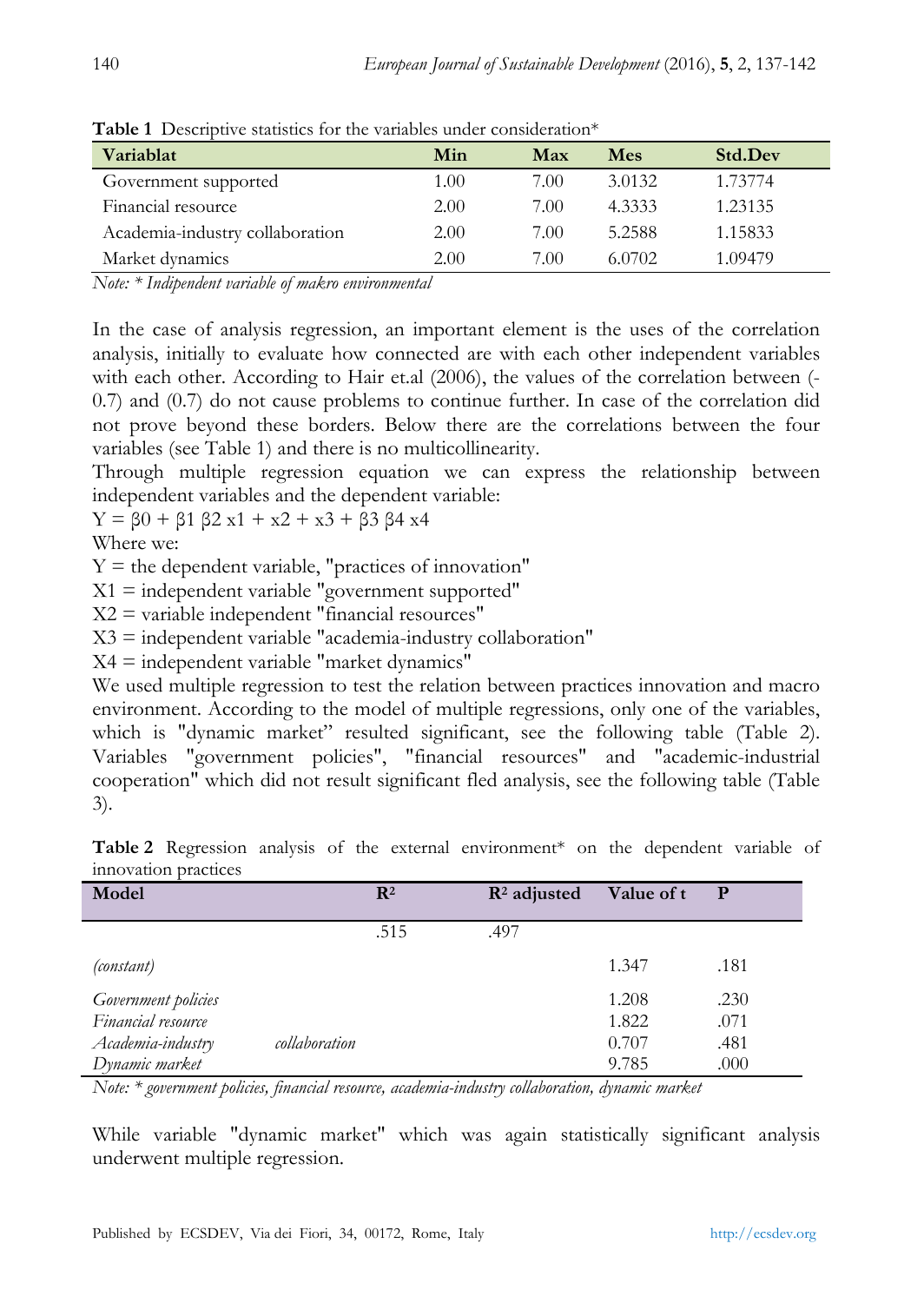|           | Table 3 Regression analysis of the "dynamic market" on the dependent variable of innovation |  |  |  |  |  |
|-----------|---------------------------------------------------------------------------------------------|--|--|--|--|--|
| practices |                                                                                             |  |  |  |  |  |
|           |                                                                                             |  |  |  |  |  |

| Model          | $\mathbf{R}^2$ | $\mathbb{R}^2$ adjusted | Value of t |      |
|----------------|----------------|-------------------------|------------|------|
|                | .460           | 455                     |            |      |
| (konstant)     |                |                         | 4.561      | .000 |
| Market dynamic |                |                         |            | .000 |

From this regression analysis it shows that the independent variables explained 45.5% of the variance of the dependent variable "innovative practices", and say, this is not the result of chance (adjusted R = 0.455). The regression model, the value F (1,114) = 95.465 is significant ( $p = 0.00$ ) for level control (0.05) because in this case we have  $p =$ 0,000. The assessment that is made by the statistical test for the control of individual regression coefficients have the same result (t1 =  $9,771$  and p = 0,000). Using the standardized regression weights, multiple regression equation can be represented as follows:

"Innovative practices"  $= 1613 + 0633$  "market dynamics"

This means that government policies, financial resources and academic-industrial collaborations don't have a significant positive effect on innovation practices. The dynamics of the market has a significant positive effect on innovation practices.

## **Conclusions**

The answer to the research question "What factors of the macro environment affect innovation practices?" was given after the analysis and interpretation of results.

The results showed that the government supported policies, financial resources and academia-industry collaborations are statistically not significant in relation to the innovation practices in Albania services sector. This result may be due to the limited efficiency of the institutional support programs and services transparent by local agencies to align policies, infrastructure, systems support services sector in need of innovation. Justification for the impact of the weak of financial resources is that there are many difficulties for the services sector in the Albanian market to obtain access to grants, loans, and capital from government agencies and financial institutions, as well as transparency efficient financial standards and accountability.

The rational weak for academia-industry collaborations rationale is that there are difficulties for the services sector in the Albanian market to recruit qualified graduates because of the gaps between the skills of graduates in local academic and research institutions, low participation in collaborative research and technology transfer activities between academia and industry.

Market dynamic is statistically significant and positive effect on innovation practices. The justification for the effect is that are ahead for this sector: understanding market requirements and consumer orientation, the effectiveness of anti-monopoly policy and healthy competition, availability market data and transparency. Consequently, by improving these external factor, innovation practices within the services sector can grow healthily.